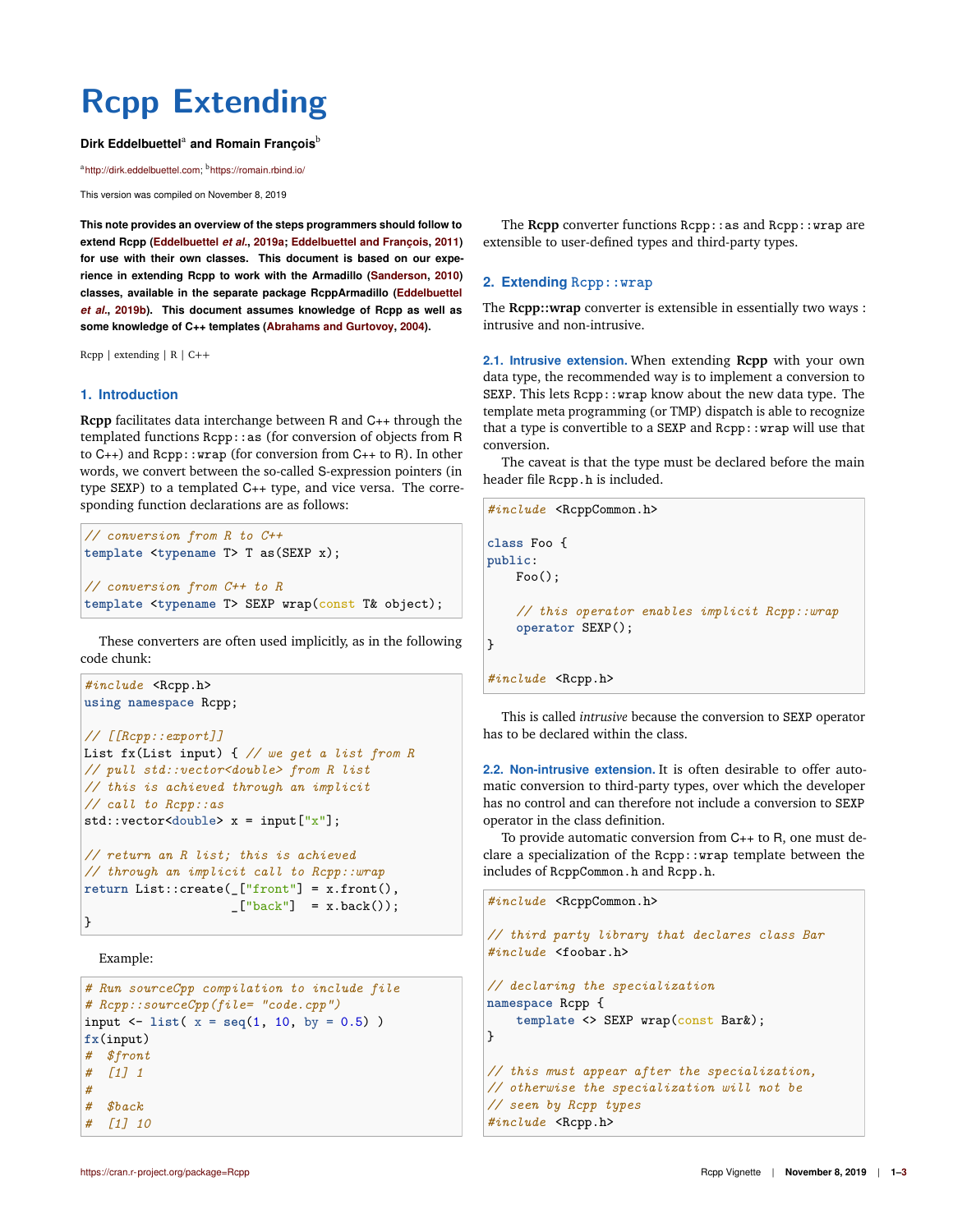It should be noted that only the declaration is required. The implementation can appear after the Rcpp. h file is included, and therefore take full advantage of the **Rcpp** type system.

Another non-intrusive option is to expose an external pointer. The macro RCPP\_EXPOSED\_WRAP provides an easy way to expose a C++ class to R as an external pointer. It can be used instead of specializing Rcpp:: wrap, and should not be used simultaneously. Note that the C++ class has to use Rcpp modules. See the Rcpp modules vignette for more details.

```
#include <Rcpp.h>
#include <foobar.h>
RCPP_EXPOSED_WRAP(Bar)
```
**2.3. Templates and partial specialization.** It is perfectly valid to declare a partial specialization for the Rcpp:: wrap template. The compiler will identify the appropriate overload:

```
#include <RcppCommon.h>
// third party library that declares
// a template class Bling<T>
#include <foobar.h>
// declaring the partial specialization
namespace Rcpp {
    namespace traits {
        template <typename T>
        SEXP wrap(const Bling<T>&);
   }
}
// this must appear after the specialization, or
// specialization will not be seen by Rcpp types
#include <Rcpp.h>
```
### **3. Extending Rcpp::as**

Conversion from R to C++ is also possible in both intrusive and non-intrusive ways.

**3.1. Intrusive extension.** As part of its template meta programming dispatch logic, Rcpp::as will attempt to use the constructor of the target class taking a SEXP.

```
#include <RcppCommon.h>
class Foo{
   public:
        Foo();
        // this ctor enables implicit Rcpp::as
        Foo(SEXP);
}
// this must appear after the specialization, or
// specialization will not be seen by Rcpp types
#include <Rcpp.h>
```
**3.2. Non-intrusive extension.** It is also possible to fully specialize Rcpp::as to enable non-intrusive implicit conversion capabilities.

```
#include <RcppCommon.h>
// third party library that declares class Bar
#include <foobar.h>
// declaring the specialization
namespace Rcpp {
    template <> Bar as(SEXP);
}
// this must appear after the specialization, or
// specialization will not be seen by Rcpp types
#include <Rcpp.h>
```
Furthermore, another non-intrusive option is to opt for sharing an R external pointer. The macro RCPP\_EXPOSED\_AS provides an easy way to extend Rcpp: : as to expose R external pointers to C++. It can be used instead of specializing Rcpp::as, and should not be used simultaneously. Note that the C++ class has to use Rcpp modules. See the Rcpp modules vignette for more details.

```
#include <Rcpp.h>
#include <foobar.h>
```
RCPP\_EXPOSED\_AS(Bar)

With this being said, there is one additional macro that can be used to simultaneously define both Rcpp::wrap and Rcpp::as specialization for an external pointer. The macro RCPP\_EXPOSED\_CLASS can be use to transparently exchange a class between R and C++ as an external pointer. Do not simultaneously use it alongside RCPP\_EXPOSED\_AS, RCPP\_EXPOSED\_WRAP, Rcpp::wrap, or Rcpp::as.

**3.3. Templates and partial specialization.** The signature of Rcpp::as does not allow partial specialization. When exposing a templated class to Rcpp::as, the programmer must specialize the **Rcpp::traits::Exporter** template class. The TMP dispatch will recognize that a specialization of Exporter is available and delegate the conversion to this class. **Rcpp** defines the Rcpp::traits::Exporter template class as follows :

```
namespace Rcpp {
    namespace traits {
        template <typename T> class Exporter{
        public:
            Exporter(SEXP x) : t(x){}inline T get() { return t; }
        private:
            T t;
        };
    }
}
```
This is the reason why the default behavior of  $Rep: :as$  is to invoke the constructor of the type T taking a SEXP.

Since partial specialization of class templates is allowed, we can expose a set of classes as follows: